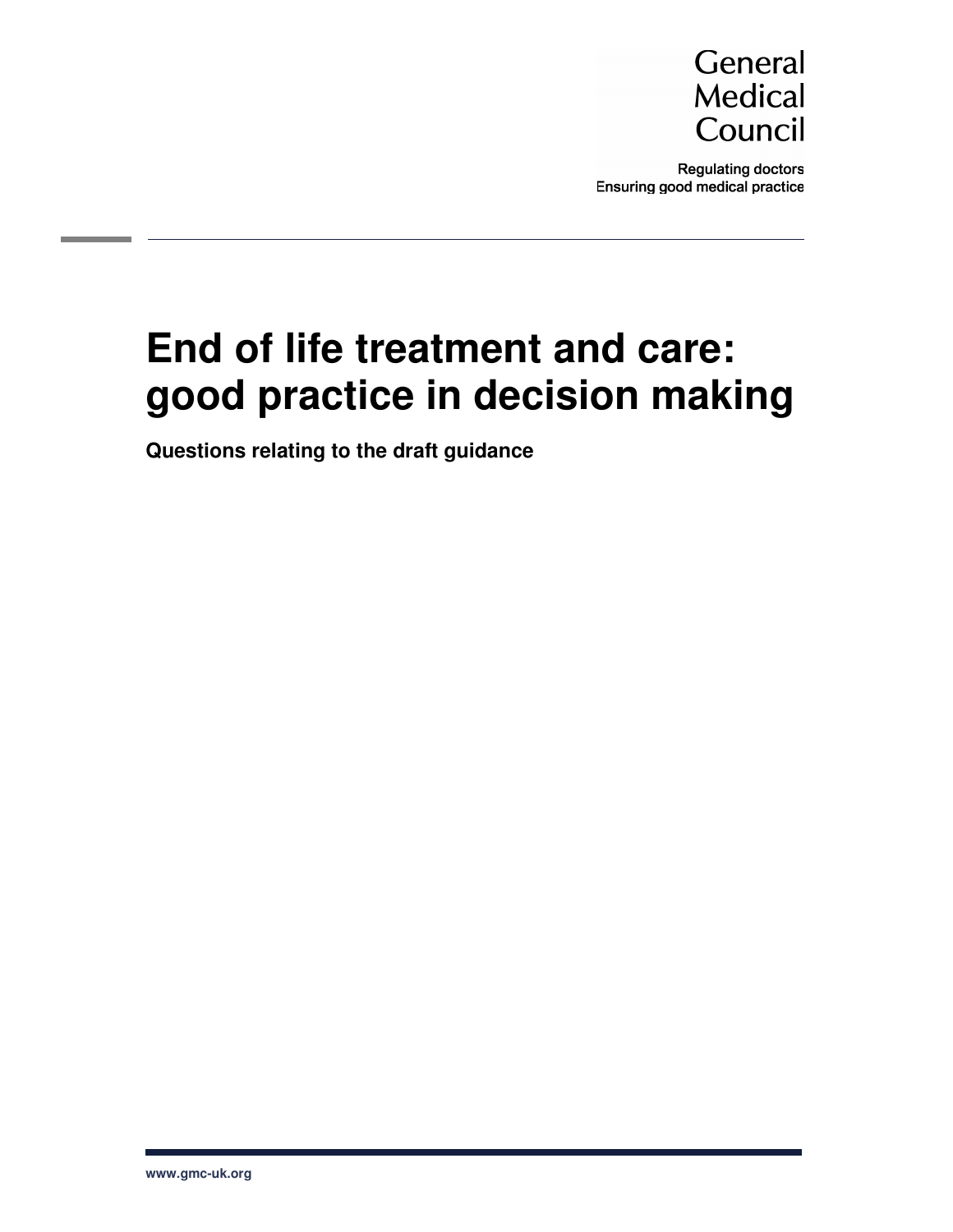# **Introduction (paragraphs 9-12)**

In this section we explain what we mean by 'life-limiting conditions' and 'end of life care'. It sets out the types of situations and cases the guidance is intended to cover, as well as flagging up the importance of broader care issues such as palliative care.

1. Do you agree that the Introduction (paragraphs 9-12) sets out the scope of the guidance clearly?

Yes Y No Not sure

#### **Comments**

**In general we agree that the Introduction sets out the scope of the guidance well. We appreciate the change of focus from the narrow question of 'withholding and withdrawing treatment' as contained in the previous guidelines, to the broader context of 'end-of-life care'. It is especially good to see explicit mention of social and spiritual support for patients in this context (para 10).** 

**One area of concern is in the characterising of those in PVS and conditions that 'resemble' this as 'life limiting' conditions (para 9d). Clearly disability of all kinds, and particularly cognitive impairment, can limit one's ability to function in life. However, as is pointed out elsewhere in the document (e.g. para 14), there is a duty on doctors to ensure that all patients receive an adequate standard of care. The document in general shows a good balance in protecting the rights of patients to receive adequate care while acknowledging their right in law to refuse unwanted burdensome or futile treatment. The classification of PVS patients alongside those who are 'dying' is a confusion that endangers their right to equal respect. This has particular relevance to the issue of nutrition and hydration.** 

#### **Equalities and human rights (paragraphs 13-15)**

Human rights principles and equalities law have particular importance in decisions about end of life care. This section of the guidance is intended to highlight this point. The guidance here is in terms of high level principles. Other parts of the guidance address how these principles apply in practice.

2. Do you think there other general problems or issues in relation to equality, diversity and human rights that we should flag up in this section?

Yes Y No Not sure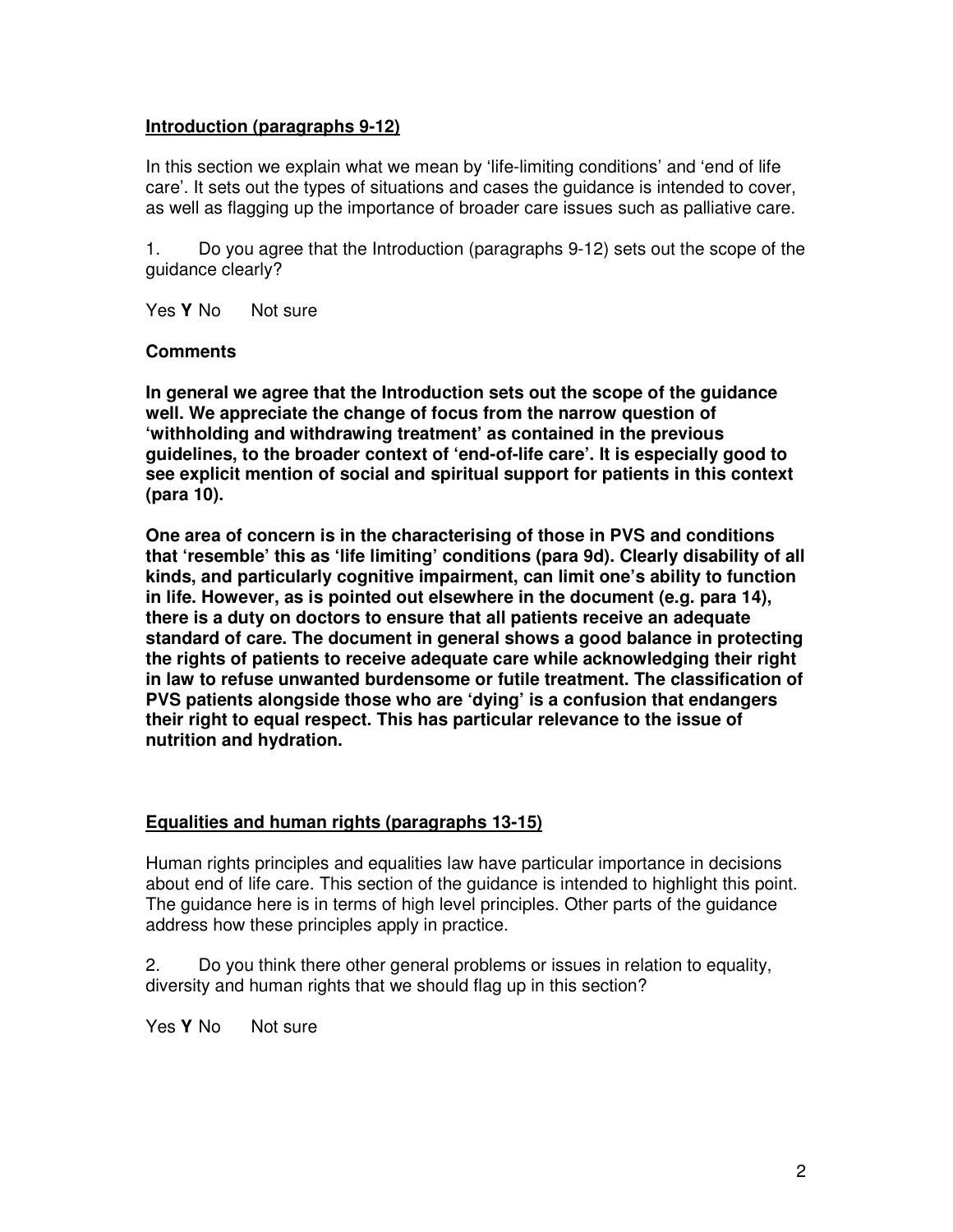**It is good that the guidance is explicitly drawing attention to the human rights of patients. This can be a helpful way to express the ethical duties of a doctor towards his or her patients, duties that in the Catholic tradition have sometimes been expressed in terms of the 'natural law'.** 

**One area of human rights that could helpfully be made explicit is the area of diversity and discrimination, especially in relation to belief. Respect is due to patients and doctors in relation to their beliefs. This does not justify every possible expression of belief, but it does underlie such importance principles as the protection of conscientious objection. It also informs decisions about 'overall interest'.**

## **Presumption in favour of prolonging life (paragraph 16)**

Paragraph 16 sets out the principles which underpin the advice in later parts of the guidance, in particular the section on assessing the overall benefits of treatment options (paragraphs 36-41). It emphasises the presumption in favour of prolonging life and the need to balance this with the consequences for the patient and the patient's own wishes about treatment. We believe that the advice in paragraph 16 strikes a reasonable balance between ensuring:

a. patients receive treatment where they need and want it; and

b. patients who are dying are treated with dignity and not subjected to burdensome treatment.

In answering the following question, you may find it helpful to also consider the advice in paragraphs 36-41

3. Do you agree that the advice in paragraph 16 strikes a reasonable balance between these factors?

Yes Y No Not sure

#### **Comments**

**This is an extremely important statement of principle and strikes a good balance between the general duty to prolong life and the need to respect refusals of burdensome treatment. It is particularly good in first excluding the intention to bring about death as an acceptable reason for withdrawal of treatment. It is good that this prohibition is distinguished from the presumption that positive steps should be taken to extend life. This presumption is strong but does not apply in all circumstances. The guidance rightly allows withholding of life sustaining treatment in some circumstances where the intention is not to bring about death.**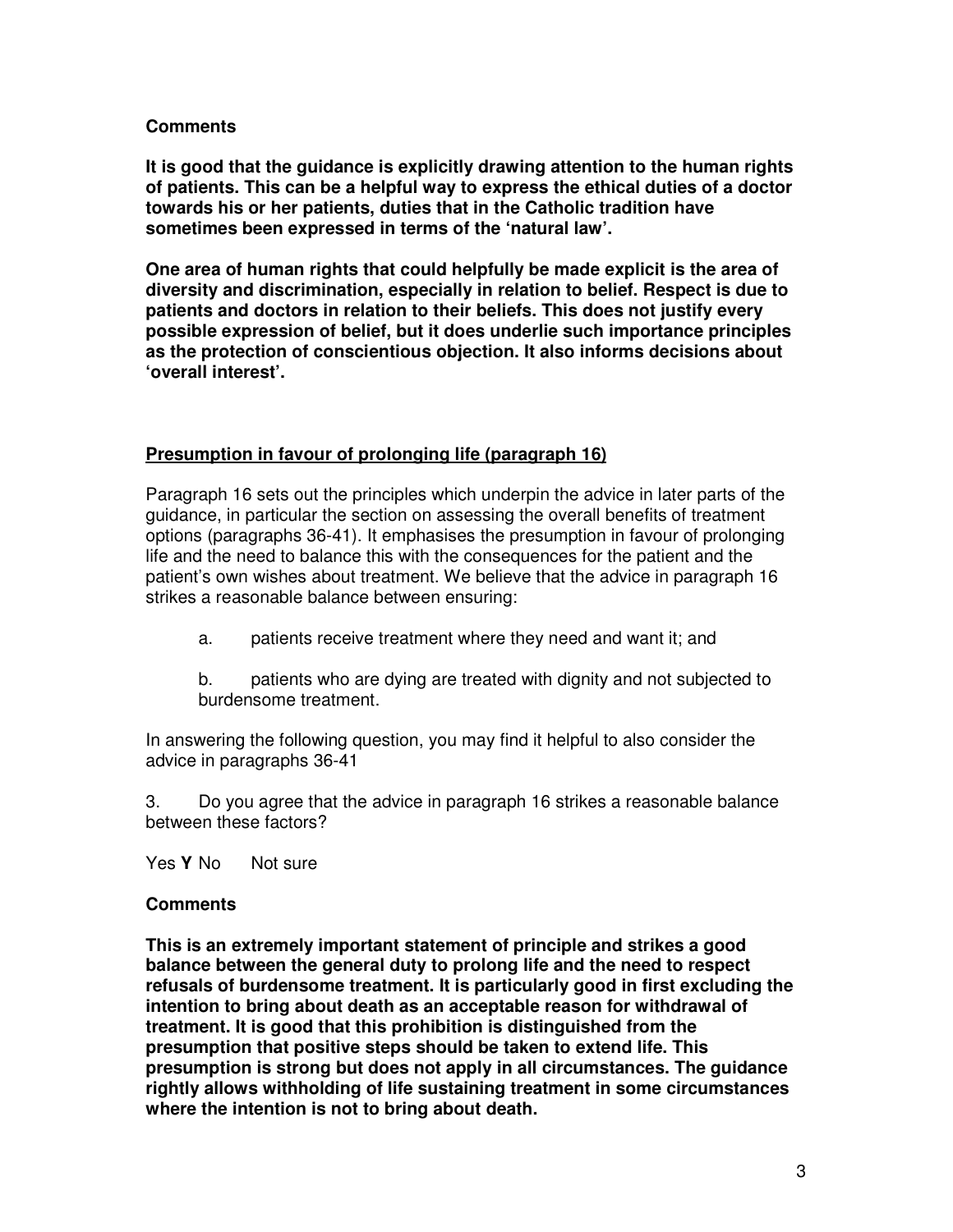**The phrase 'motivated by a desire to bring about the patient's death' is not as clear as 'aimed at' 'intended to' or 'in order to' but it has the advantage of echoing the mental Capacity Act 2005. This paragraph is currently very strong but could be further improved if 'motivated by a desire to bring about the patient's death' was quoted but then clarified as meaning 'aimed at' 'intended to' or 'in order to'.** 

#### **Making sound clinical judgements (paragraphs 21-24)**

This section of the guidance reminds all doctors, even those with considerable experience, about key difficulties in practice that are not always recognised outside palliative care. One well known difficulty is diagnosing how long a patient has to live. Another problem is that many doctors think of palliative care as something that is only relevant to the last days of life. The guidance encourages doctors to think, at an early stage, about the likely progression of a patient's condition and the need to think about and plan for palliative care.

4. Do you think the guidance will prompt doctors to think early enough about the likely progression of a patient's condition and the need to plan for palliative care? If not, please include any suggestions for how the guidance could achieve this.

Yes **Y** No Not sure

#### **Comments**

**It is good that doctors are prompted to think early of a patient's palliative care needs. Palliation is not confined to the time after attempts to cure have ceased, but rather every patient has symptom control and care. It would be good if spiritual care, which is mentioned in paragraphs 10 and 46f was also mentioned in paragraph 22. Attention to spiritual needs should not be confined to the last few days of life but be an element of care offered to every patient.** 

Paragraph 22 highlights the need to give early consideration to the patient's palliative care needs, and to consider how to manage any pain, breathlessness, agitation or other distressing symptoms that they may be experiencing. It also gives advice on what doctors should do it they are uncertain about how to meet patients' needs.

5. Do you think that the guidance is sufficient to ensure that patients' needs for symptom management and pain relief will be met adequately, regardless of where they are receiving care?

Yes No Not sure **NS**

[Comments]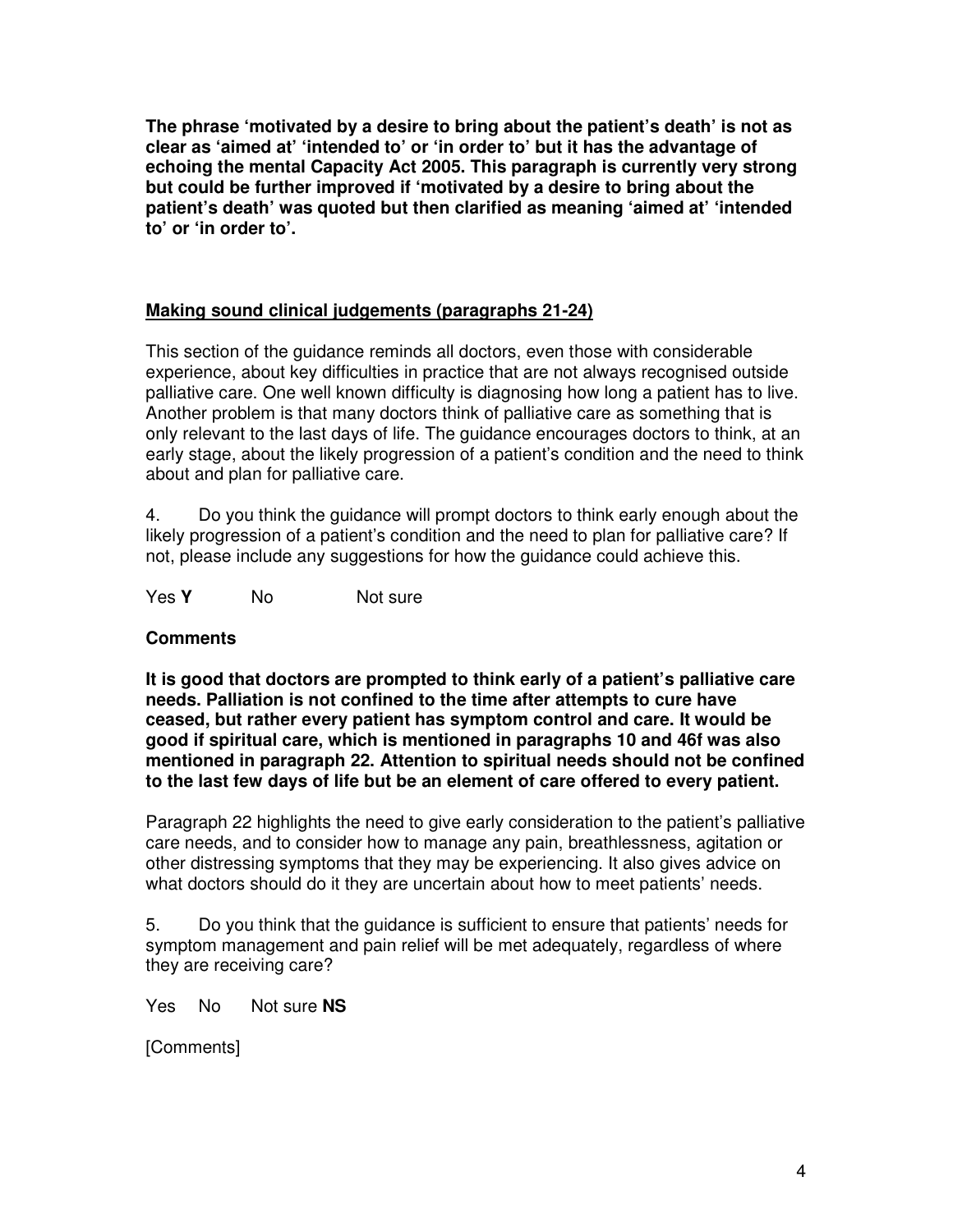## **Explaining the clinical issues; addressing uncertainty; emotional difficulties in end of life decision making (paragraphs 25-32)**

The clinical issues towards the end of a patient's life can be complex, and it may not be possible to arrive at clear decisions without starting treatments which then have to be withdrawn. The scope for misunderstanding (between patients, carers and members of the healthcare team) about the clinical issues is high. This can be further complicated by the emotional distress that patients and carers and members of the healthcare team might be facing at the time. The advice at paragraphs 25-32 is intended to highlight these problems and suggest helpful ways for doctors to respond.

6. Do you think the guidance will lead to more patients, family members and carers receiving the support they want and need when they are coping with complex or distressing information?

Yes Y No Not sure

#### [Comments]

7. Do you think that these sections include sufficient advice about good communication and means of supporting patients, those close to them and members of the healthcare team?

Yes No **N** Not sure

#### **Comments**

**There is good advice here but paragraph 25 should also include the statement that some people consider clinically assisted nutrition and hydration to be basic care rather than treatment.** 

**Furthermore, it would be helpful if paragraphs 30-32 also drew attention to spiritual care and the role of chaplains in clarifying religious teachings to help families making decisions. Conversation with a trusted religious representative from the patient's own tradition can bring clarity and reassurance about the difficult decision to withdraw treatment.** 

#### **Resource constraints (paragraphs 33-35)**

We have expanded on existing GMC advice on resource constraints. The guidance sets out what we believe are the key points that doctors should take into account, to ensure that they address the full range of ethical issues in any given situation.

Note: this guidance is not intended to cover situations of national emergency, such as a flu pandemic, which is covered by other guidance.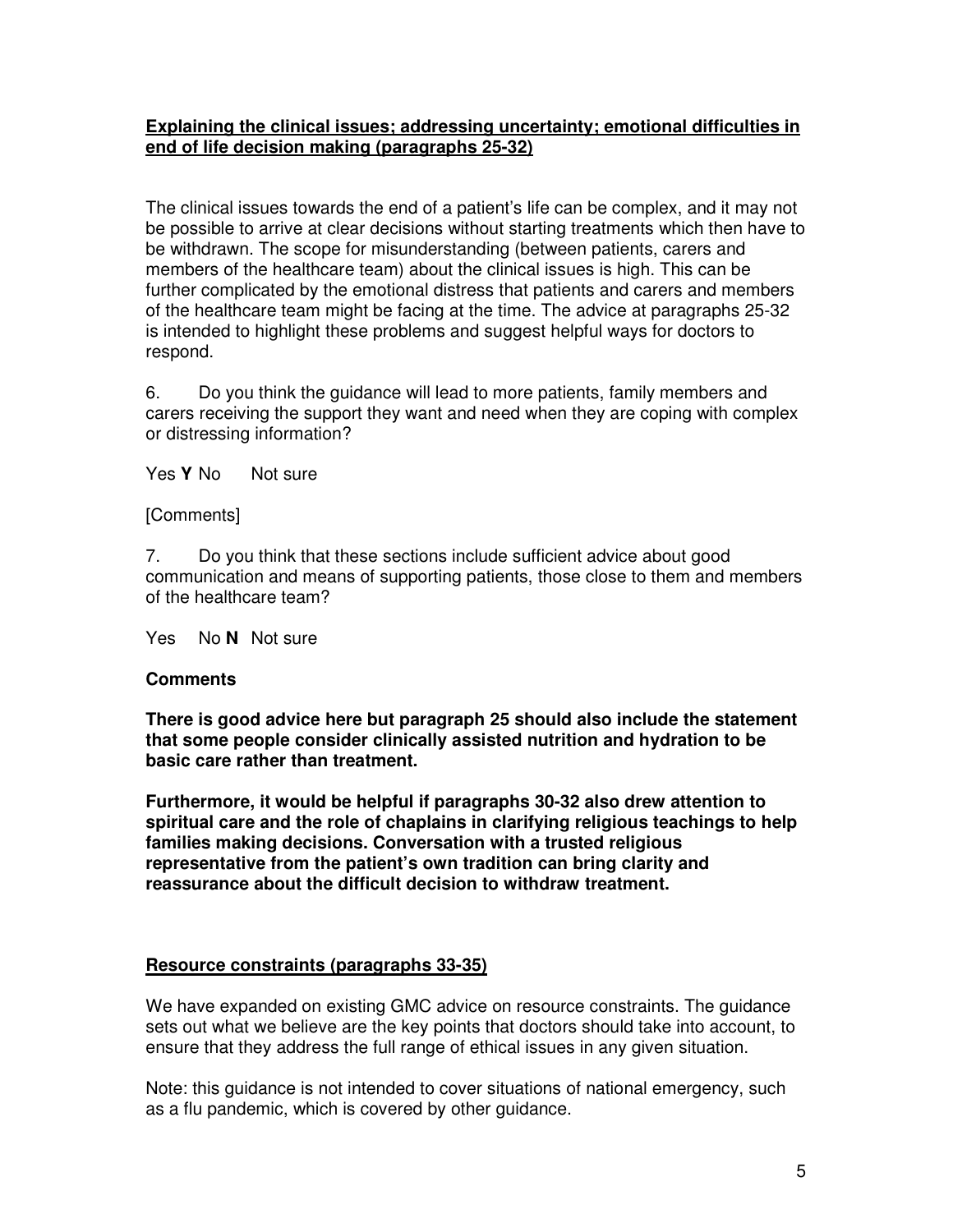8. Can you think of any other situations or cases that could not be dealt with effectively by following the guidance? If yes, please tell us what these are.

Yes No Not sure **NS**

#### **Comments**

**The area of resource constraints is an important one that many patients worry about and it is good that the GMC is explicit about this. The overall approach to the question in the guidance is sound and it is good to see doctors encouraged to raise issues of patient safety where allocation decisions put this in danger.** 

## **Assessing the overall benefits of treatment options (paragraphs 36-41)**

For some people, it can be difficult to understand or accept that the ethical and legal duty to protect life can be outweighed by other considerations. The guidance in paragraphs 36-38 sets out the circumstances where a potentially life-prolonging treatment might not be provided (expanding on paragraph 16), including towards the end of life when the focus of care should change from active treatment to ensuring that a patient's dignity is respected and they are kept comfortable and their pain and other symptoms are properly managed. Paragraphs 36-38 should be read alongside paragraph 16, which sets out the underpinning principles.

9. Do you agree that this guidance provides a sufficiently clear basis for reaching sound judgements about when to withdraw or not to start a potentially life – prolonging treatment?

Yes Y No Not sure

# **Comments**

**Paragraphs 41 and 42 are very well-balanced.** 

# **Advance care planning (paragraphs 42-52)**

This section provides information about the benefits of holding early discussions about future care, with patients and their families. It highlights the issues we believe patients may want to explore, and points to sources of help for doctors in managing these conversations.

10. Do you agree that paragraphs 42-52 include all of the key issues that are relevant to advance care planning? If not, please tell us what other issues should be included.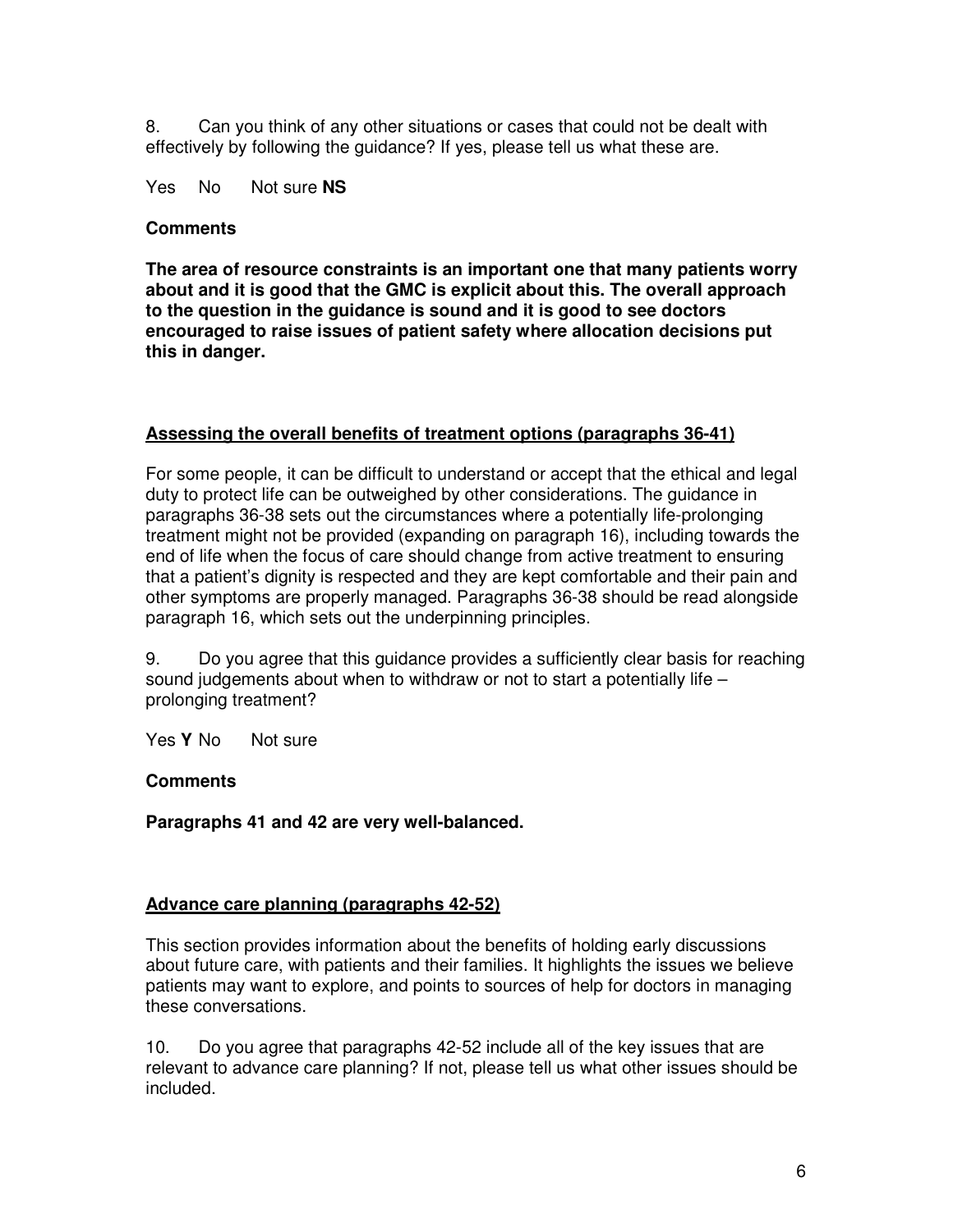Yes Y No Not sure

#### **Comments**

**The guidance takes an admirably prudent approach in strongly advocating advance care planning but in neither encouraging nor discouraging 'advance refusals' and the appointment of a health and welfare 'attorney'. Doctors should make patients aware of the law but it would be imprudent to make any general recommendation on advance refusals or attorneys.** 

## **Acting on advance requests for and refusals of treatment (paragraphs 53-60)**

This section sets out general principles about how doctors should approach situations where a patient who has become incapacitated had previously requested that a particular treatment be continued in the current circumstances or had made an advance decision to refuse a particular treatment.

In paragraph 55 we address situations where the treatment is already being provided and the patient is a few days/or hours away from death. The guidance provides that it is usually appropriate to stop the treatment (while focusing on meeting the patient's needs for palliative care and symptom management) where the burdens continuing the treatment outweigh the possible benefits. However, where the patient has previously expressed a wish for the treatment to continue in these circumstances, the guidance says that doctors must weigh up the harm that might be caused by:

- a. going against the patient's wishes; and
- b. continuing to provide the treatment

in reaching a decision about what course of action would be of overall to the patient.

11. Do you agree that going against the patient's advance wishes to receive a particular treatment should be treated as a potential harm to be weighed with the other factors, in deciding what course of action is of overall benefit to the patient?

Yes Y No Not sure

#### **Comments**

**There is no absolute right to receive treatment of limited or no clinical benefit and the final decision in the Burke case was correct in this regard. Nevertheless, the benefits and burdens of treatment will be relative to the patients and this in part determines 'overall benefit'. The doctor contributes to the assessment of overall benefit though clinical expertise as to risks, likely benefits and burdens, but how these are weighed will always involve a subjective element.**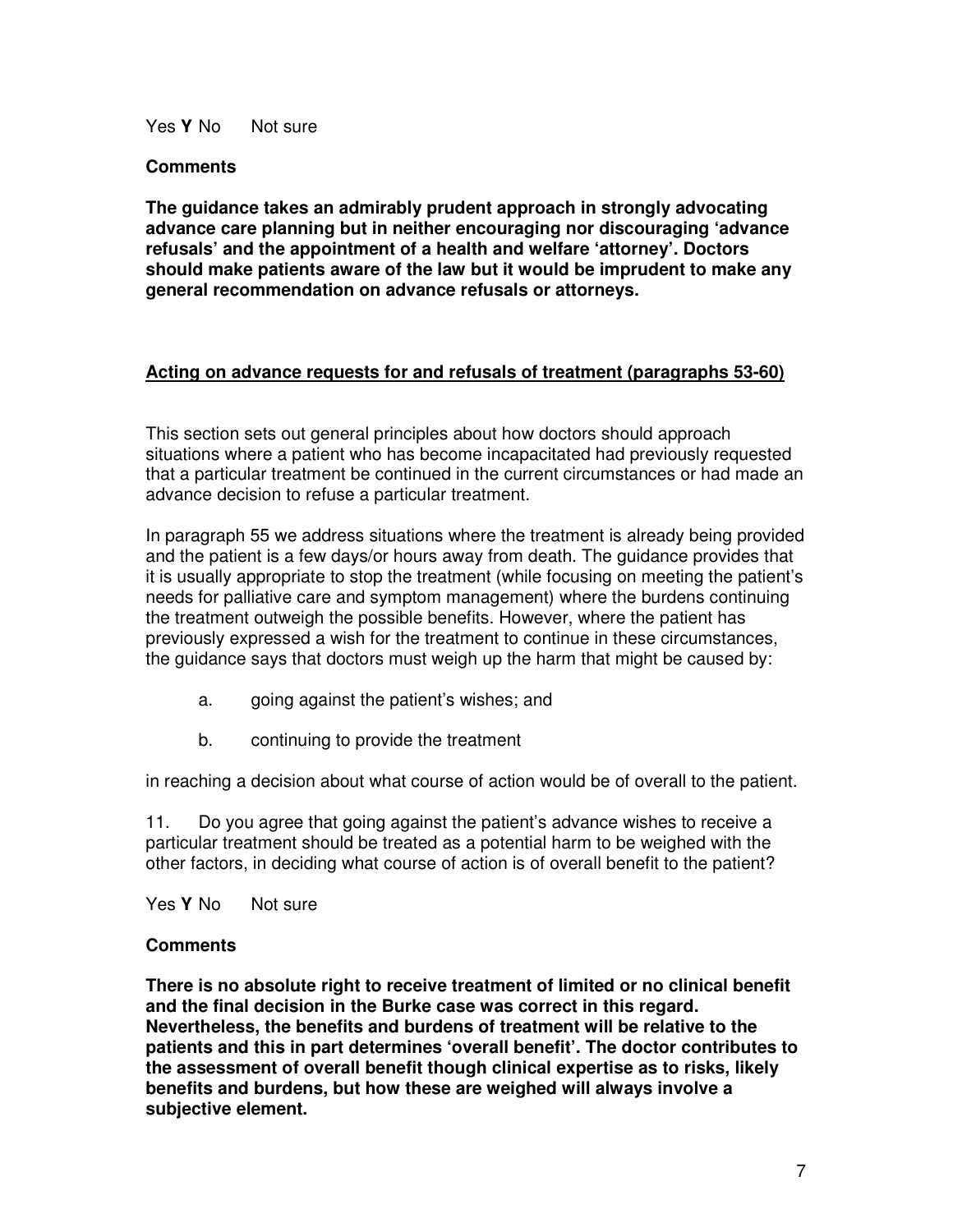**Furthermore some treatments have a significance for patients in addition to their clinical value, this is especially true of assisted nutrition and hydration. The symbolic value as an expression of worth or of human solidarity may remain even if the ability to contribute to nutritional need is in fact limited so long as it does not itself endanger health. In this precise context the withdrawal of clinical assisted nutrition or hydration against the patient's wishes is definitely a harm.** 

12. Can you think of any obstacles to following the guidance in respect of particular treatments or in different settings, including where care is provided in the patient's home?

Yes No Not sure **NS**

[Comments]

Paragraphs 55-60 cover advance refusals of treatment. The advice in this section takes account of differences in the laws and codes of practice governing advance refusals of treatment, across the UK. We have done our best to set out the issues in a clear, uncomplicated way and avoid repeating detail from the codes of practice.

13. Do you think the guidance makes clear how doctors should decide whether a patient's advance refusal of treatment should be acted on?

Yes Y No Not sure

[Comments]

**Paragraphs 59 and 60 are expressed clearly and are very important.** 

# **Recording and communicating decisions (paragraphs 62-65)**

This section provides advice on the importance of clear lines of communication between members of the healthcare team about the decisions made and actions taken in relation to patients. These principles apply to all patients but those who are dying will often move between different care settings and come into contact with a range of health and social services where care is provided by multi-disciplinary and multi-agency teams. It is, therefore, particularly important in this context that there is good communication and that lines of accountability and responsibility are clear. The guidance in paragraphs 61-64 aims to address the factors which can help and hinder the provision of good care to patients in these circumstances.

14. Do you think that there are other factors that can help or hinder timely and clear sharing of information between everyone involved in a patient's care?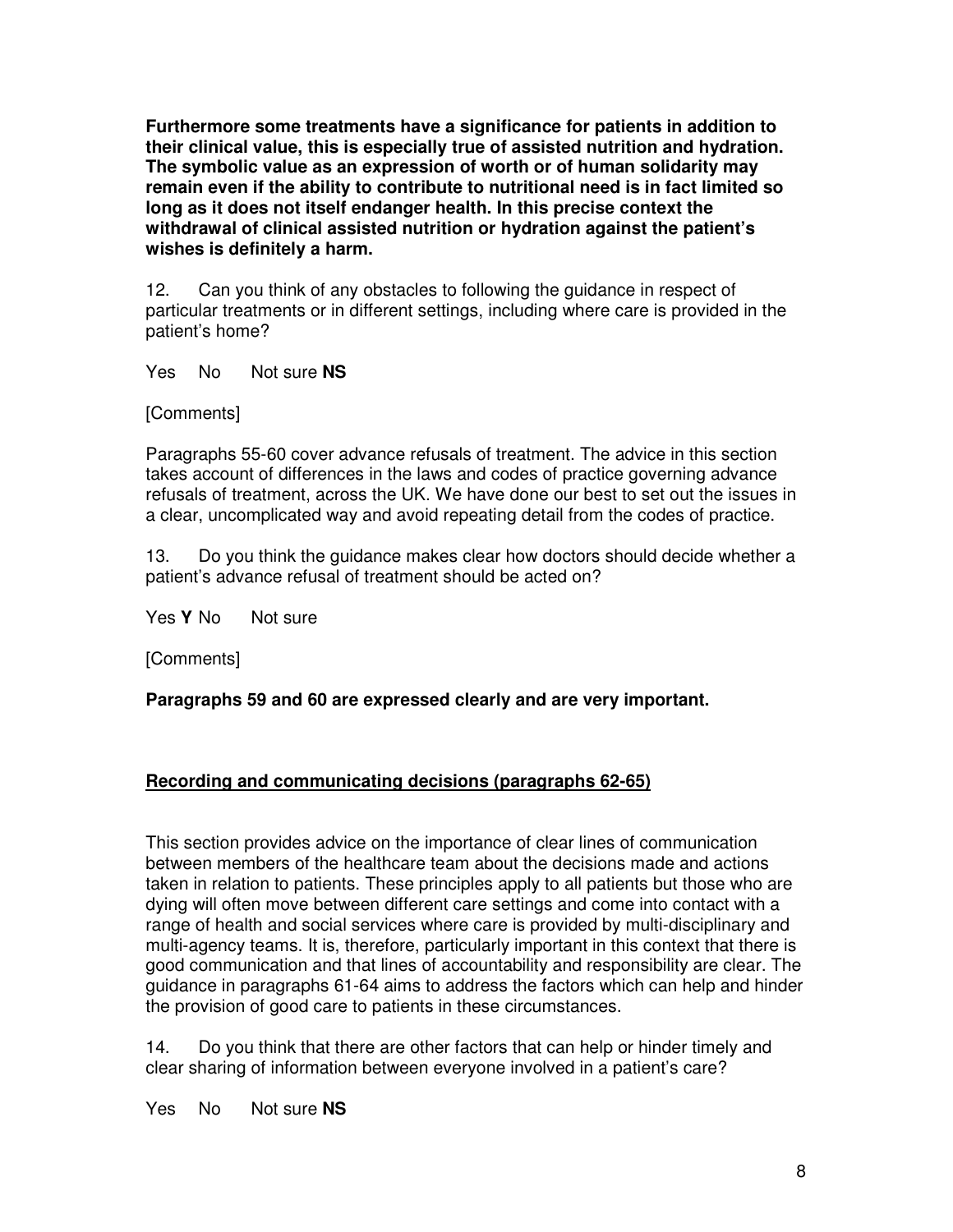# [Comments]

## **Conscientious objections (paragraph 67)**

This paragraph gives advice about situations where a doctor's personal beliefs (rather than their clinical judgement) conflict with a patient's refusal of treatment or the decision of a healthcare team or consultant not to provide, or to withdraw, a treatment. The guidance makes clear that while a doctor may withdraw from a patient's care in these circumstances, there is an obligation to make sure that arrangements are made for another doctor to take over their role.

The advice does not apply to situations where there is a disagreement based on clinical judgement about whether a treatment should be provided (see paragraph xx of the guidance).

15. Do you agree that the guidance make clear the circumstances in which a doctor can withdraw from a patient's care where they have a conscientious objection to the withdrawal or withholding of a life prolonging treatment?

Yes No **N** Not sure

#### **Comments**

**The question helpfully distinguishes objections in principle, based on personal belief, from objections based on clinical judgement and treated in paragraphs 42 and 60. However paragraph 67 in the proposed guidance does not make this distinction so clearly, nor does it refer back to paragraphs 42 and 60.** 

**In this area disagreements are far more likely to be over the applicability of this advanced decision or the overall benefit to this patient than they are to be about general principles. Examples I could think of which would be based on 'personal belief' in this way are: respecting a valid applicable refusal of clinically assisted nutrition and hydration by someone who was not dying, especially someone who was in a 'persistent vegetative state'. Many other decisions seem likely to involve questions of overall interests which are more closely analogous to disputes over clinical judgements.** 

**It is good that conscientious objection is included in this guidance, as it was in the previous guidance and in the code of practice to the mental Capacity Act 2005. However it is not clear how this is to be applied in practice.**

16. Can you think of any obstacles that would prevent doctors from following this advice in the different settings in which patients receive care?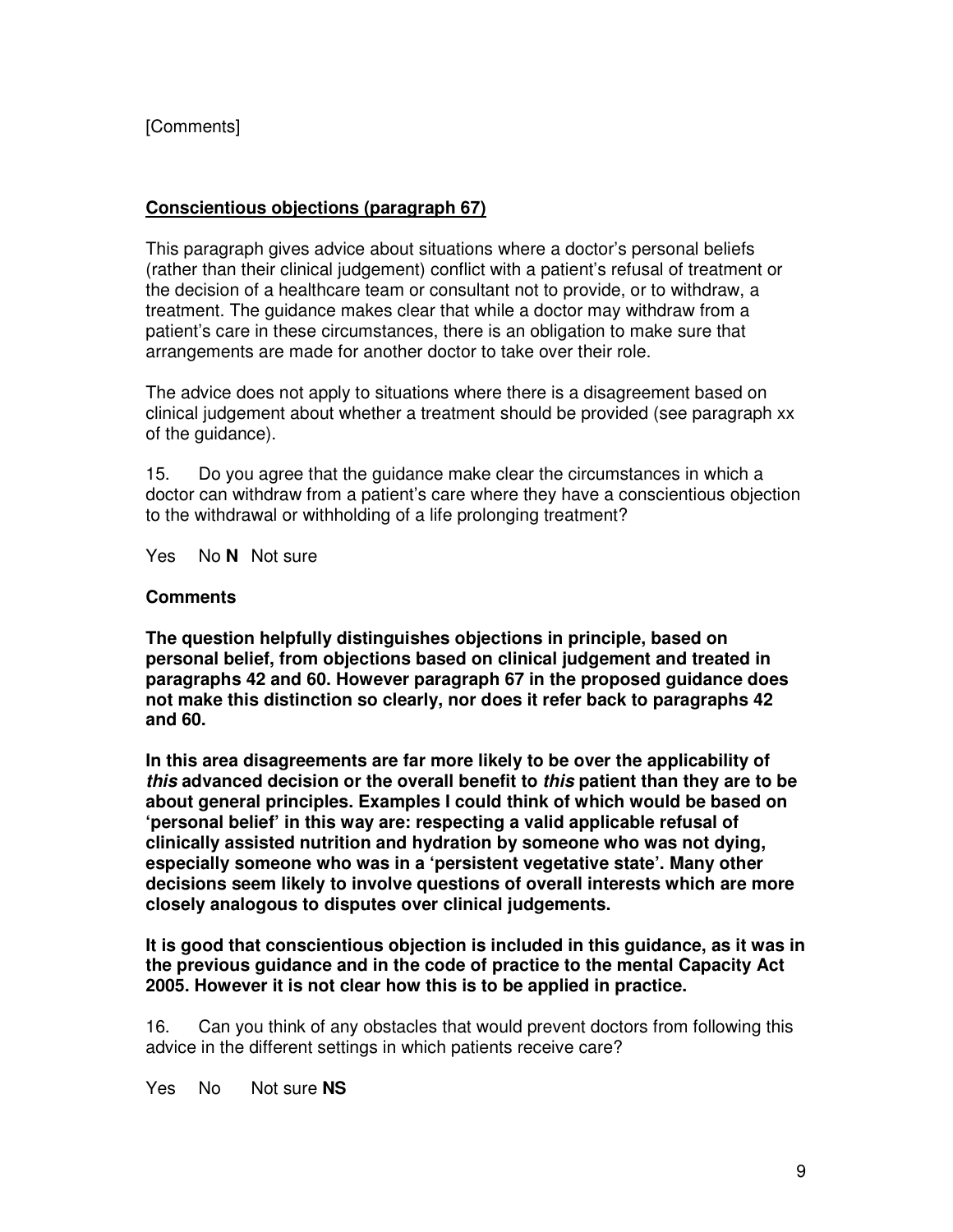**It is not clear how this applies to junior doctors or other members of the team who do not have overall responsibility for the patient's care. Is it the responsibility of this junior member to organise alternative cover? This seems more naturally a responsibility of the team leader or ultimately of the hospital or trust. The responsibilities of junior and senior team members do not seem equal in this regard and it is the more junior members who are more in danger of suffering discrimination as a result of diversity of belief and who are more in need of the protection of guidance on conscientious objection.** 

**As well as a duty to the patient the employer has at least some level of duty towards staff and colleagues have a duty to one another to respect diversity of belief.** 

## **Care after death (paragraphs 68-72)**

There have been a number of concerns raised with us in recent years about the way some doctors deal with patients' relatives, including bereavement support and death certification, and about encouraging greater sensitivity to cultural and religious practices. The guidance is intended to ensure that doctors properly consider the issues at the appropriate time.

17. Do you think this section gives sufficient detail about the key issues that need to be considered after a patient's death?

Yes No Not sure **NS**

#### [Comments]

18. Do you think the guidance will encourage doctors to raise organ donation with those close to the patient without imposing an obligation to raise organ donation when it is not appropriate?

Yes Y No Not sure

[Comments]

The advice in paragraph 72 is based on the understanding that the team providing treatment to a patient will not also be responsible for making any decisions about whether the patient would be a suitable candidate for organ donation.

19. Do you agree that this separation of roles will always be practicable?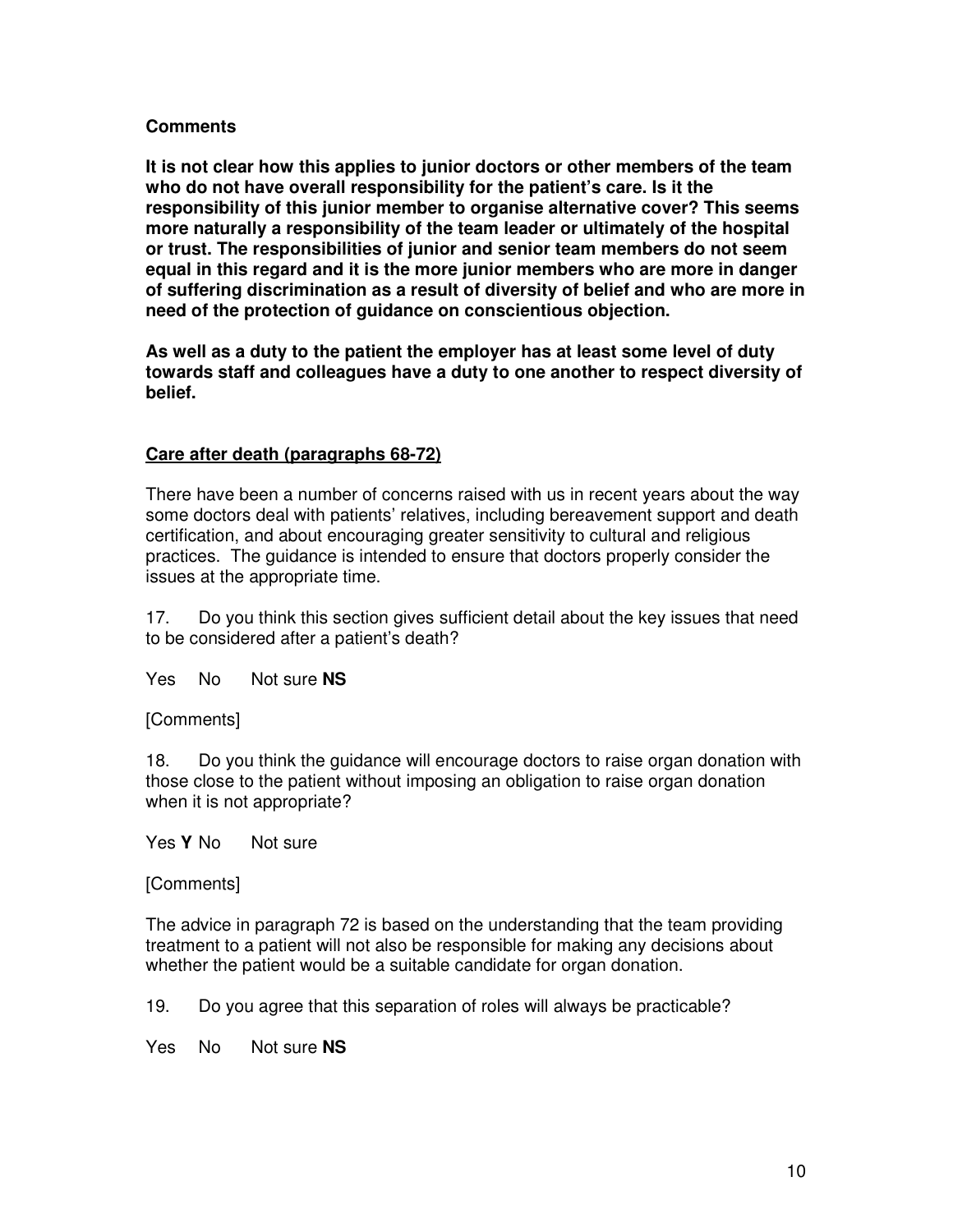**Whether or not it is always 'practicable' a separation of roles is a key safeguard to reassure patients. There would be a clear and uncomfortable conflict of interest if the team tasked with increasing the number of donors where the same team responsible for end of life decisions such as withdrawal of ventilation.** 

#### **Neonates, children and young people (paragraphs 74-82)**

This section focuses on the particular anxieties and difficulties when making decisions that affect the lives of children and especially premature babies.

The guidance builds on the advice in  $0-18$  years: guidance for all doctors, which sets out all doctors' obligations towards children and young people, whether or not they routinely see them as patients.  $0-18$  years does not specifically deal with end of life decision making but it gives detailed advice on important matters such as assessing capacity, making best interests assessments and resolving disputes.

This guidance does not seek to duplicate that advice but provides some additional advice on some of the particular difficulties that arise when decisions are being made for very ill babies or other children and young people. The guidance seeks to highlight both the clinical complexities and emotional difficulties and signpost to other sources of information available to help doctors making these decisions.

20. Do you know of any particular concerns about the treatment of neonates, children or young people that are not adequately covered in this guidance?

Yes No Not sure **NS**

#### **Comments**

**The role and responsibility of parents does not seem to be adequately recognised in this guidance. Where a child is too young to decide for him or herself it is not just that parents have 'an important role in assessing their child's best interests' but that they have the right and responsibility as parents to make these decisions. In many cases there will be a range of reasonable views as to what would be in the child's interest and it is only if the decision falls outside that range and the decision of the parents is clearly unreasonable and harmful that the decision should be taken away from them. It is in the child's interest to have questions about that interest decided by his or her parents where possible.**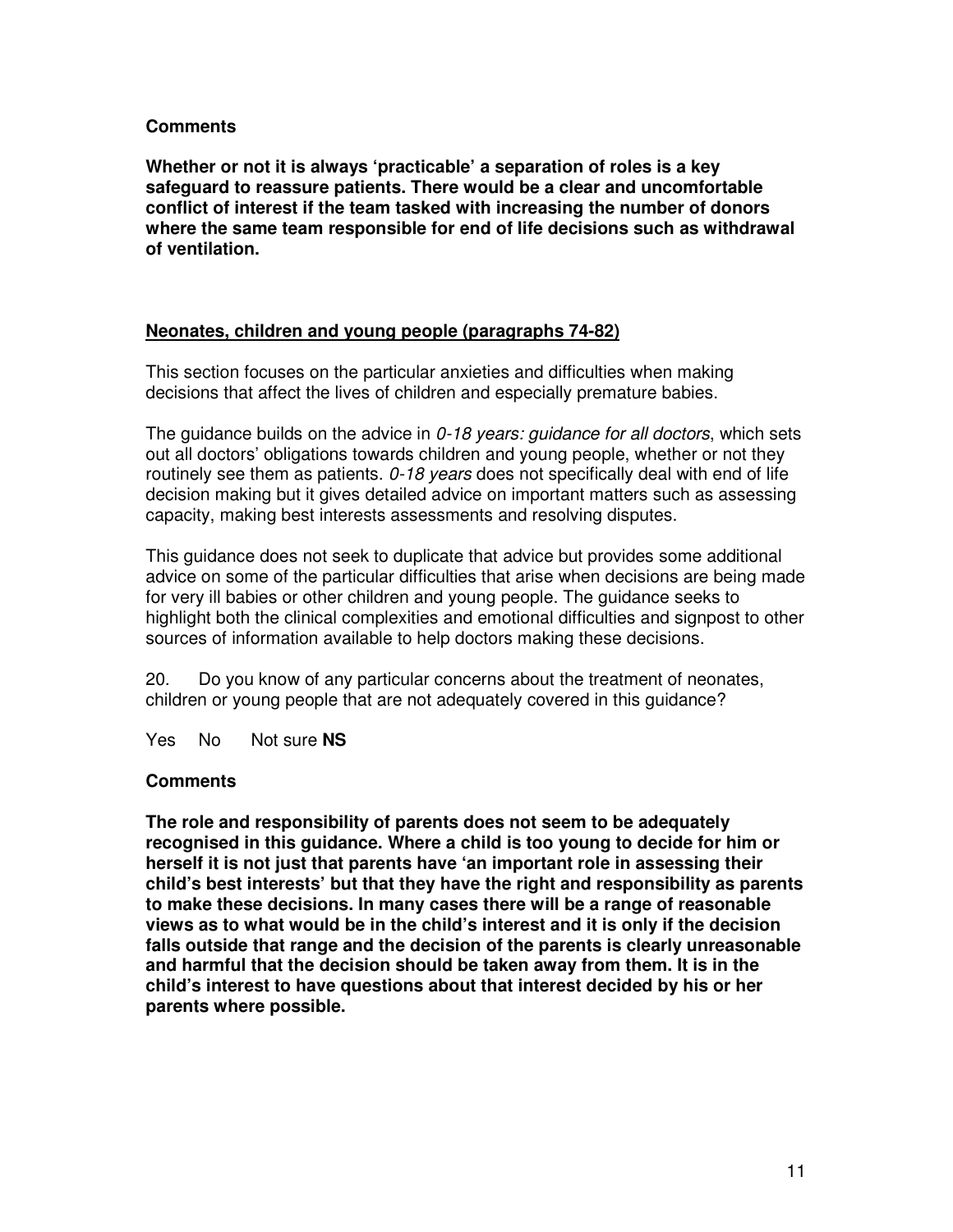# **Clinically assisted nutrition and hydration (paragraphs 83-97)**

We have replaced the traditional term 'artificial' with the term 'clinically assisted' nutrition and hydration (paragraph 85) to address the confusion that seems to be caused for members of the public by the use of the term 'artificial' nutrition and hydration (AN&H). Since neither the techniques/equipment nor the food and water can be accurately described as 'artificial', it seems sensible to find an alternative way of describing the use of tubes, PEGs and cannulas to provide nutrition and hydration. We believe the term 'clinically assisted' makes a better distinction between helping a patient to take food and drink by mouth and using tubes, lines and other clinical interventions to meet patients' nutrition and hydration needs.

21. Do you agree that the term 'clinically assisted' nutrition and hydration is better then 'artificial' in describing the techniques used to feed and hydrate patients who cannot take food or water by mouth, even with support?

Yes Y No Not sure

## **Comments**

**The term 'artificial' nutrition and hydration is misleading as it is not the nutritional and hydration that is artificial (at least in the case of a PEG tube) it is, rather the means of delivery that is clinical. For this reason the phrase 'clinically assisted nutrition and hydration' is a great step forward and helps express the ambivalence many people feel about this area.** 

**It would be helpful, for legal reasons, to clarify when it is first defined that clinically assisted nutrition and hydration does not include spoon feeding (which is 'assisting' but it clearly belongs to care and is not medical or clinical).**

There is some evidence that older patients, in care home and hospital settings, may not get the help they need to enable them to eat and drink. There is also concern that in some cases, where patients are unable to take food and drink by mouth, the possibility of providing clinically assisted nutrition and hydration may not be properly considered.

22. Do you think that the guidance in paragraphs 83-84 emphasises clearly enough a doctor's responsibility to establish whether a patient's needs for assistance with oral nutrition and hydration are being met?

Yes Y No Not sure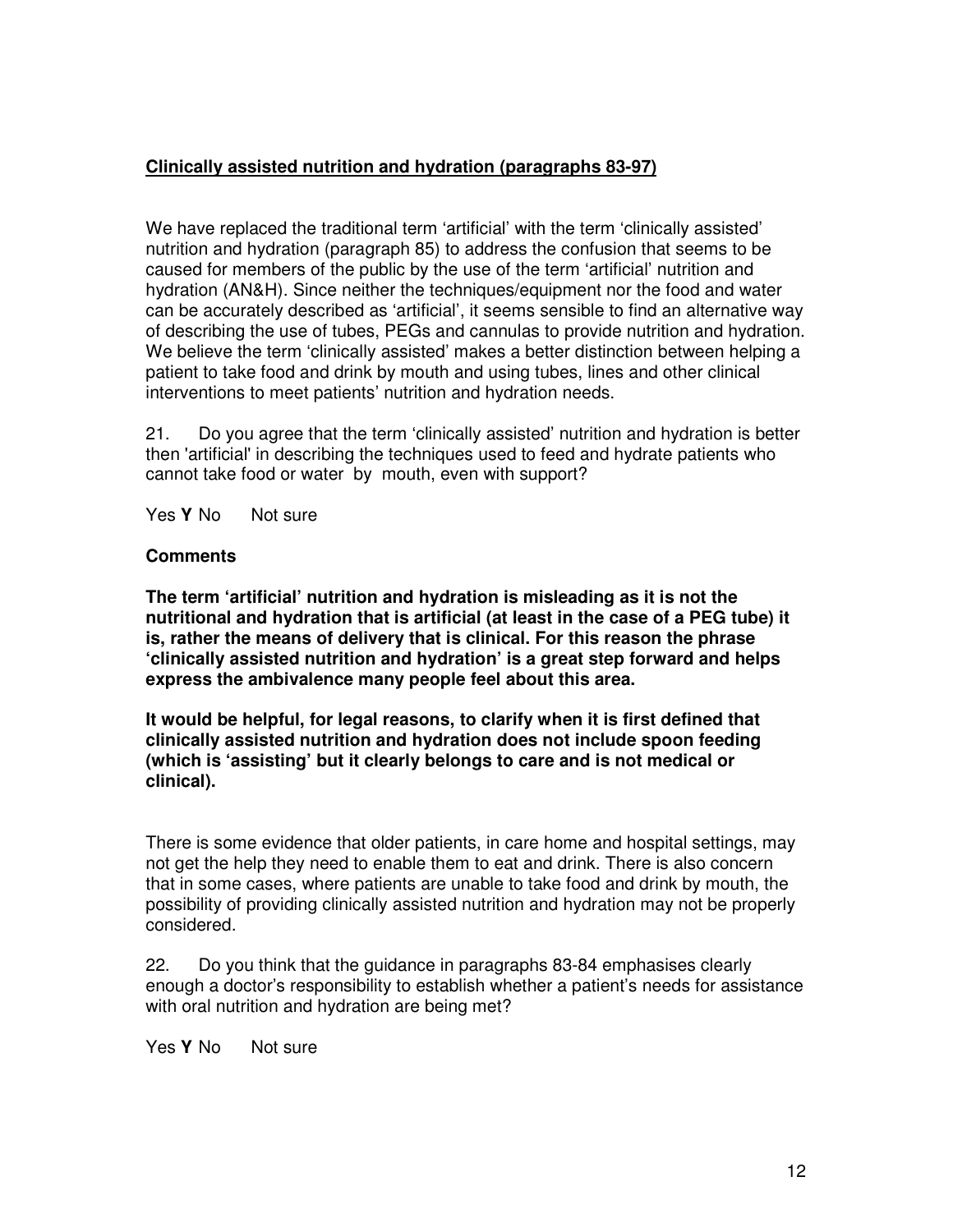**These are very important paragraphs to have at the beginning of the section and represent a great improvement on the previous guidance. Previously the right of all patients to adequate food and drink was more assumed than stated. These paragraphs provided a very helpful context to the reflections later on how that need can be met and the benefits and burdens of different kinds of clinical assistance for nutrition and for hydration.** 

Deciding what forms of assisted nutrition and hydration are appropriate in the treatment and care of an individual patient is often more clinically complex than many people appreciate. In addition, the emotional distress in end of life decisionmaking can be felt particularly strongly when clinically assisted nutrition and hydration are being considered. This is because some people see these interventions not as medical treatment but as part of basic care. To address these issues, the guidance sets out (in paragraphs 85-87) the clinical uncertainties and other non-clinical factors that can complicate decisions about the needs of individual patients.

23. Do you agree that setting out these complicating factors is helpful?

Yes Y No Not sure

#### **Comments**

**The guidance is very helpful in explicitly acknowledging that some people, both patients and doctors, regard clinically assisted nutrition and hydration as basic care (while, of course, others regard it as medical treatment). This explicit acknowledgement is a helpful starting point for resolution of disagreements about how to address patient needs.** 

24. Do you think that there are any other factors that should be included in paragraphs 85-87?

Yes No Not sure **NS**

#### [Comments]

Some patients may want to request in advance that clinically assisted nutrition and hydration be provided up until the moment they die, because they see these interventions not as medical treatment that can be withdrawn or withheld but as part of basic care. Paragraphs 54-55 of the draft guidance set out general principles about responding to advance requests for treatment and paragraph 93 applies these principles to clinically assisted nutrition and hydration.

25. Are there any specific considerations for responding to requests for clinically assisted nutrition and hydration that are not addressed by the guidance in paragraphs 54-55 or 93?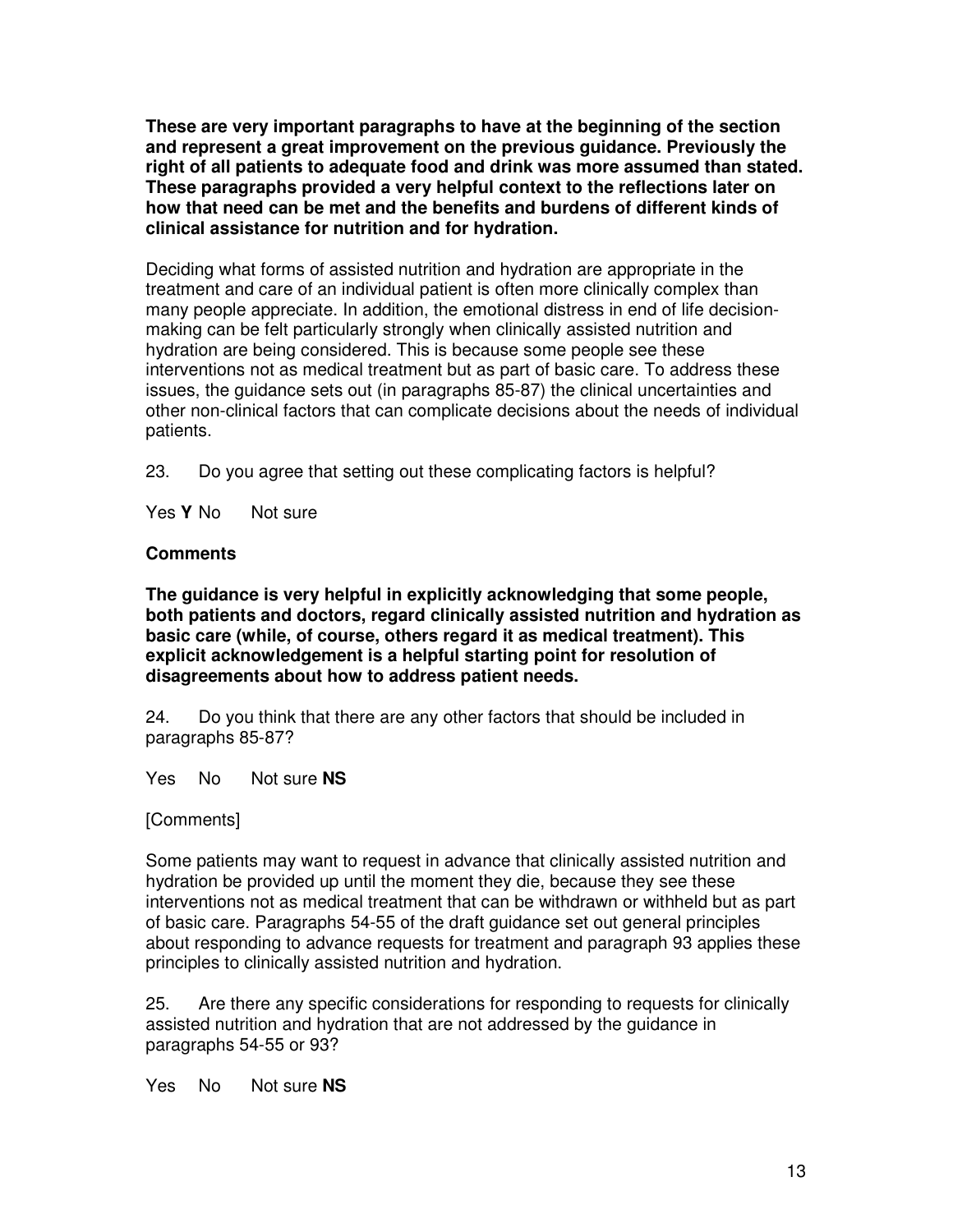**Paragraph 93 seems to take insufficient account of the role of the patient in assessing burdens and benefits in relation to his or her own case. The decision of 'overall benefit' includes these subjective factors and the guidance should make clear that the doctor has expertise in clinical burdens, risks and benefits but not in how these are weighed by the patient. It should be commended in attempting a balance but may need more attention.** 

Given the importance that many people attach to clinically assisted nutrition and hydration, there are some situations, involving patients who lack capacity to make their own decision, where the public may want additional reassurance that any decision not to start or to continue with clinically assisted nutrition or hydration will be made on a sound basis.

26. Do you agree that paragraphs 90-97 provide clear advice to doctors to enable them to make sound decisions about clinically assisted nutrition and hydration involving patients who lack capacity?

Yes Y No Not sure

#### **Comments**

**In general the advice is clear apart from paragraph 94 on 'persistent vegetative state' and paragraph 91 (see response question 27 below). In relation to paragraph 94 it is good that these cases must each go to court and the GMC guidance does not further weaken the law. Clearly, also, the GMC only offers guidance within the law. Nevertheless, the Catholic Church cannot remain silent about the deliberate withdrawal of nutrition and hydration from a patient who needs it and who has not refused it purely on the basis that this patient does not show signs of conscious awareness.** 

Paragraph 91 addresses situations where a patient's death is not imminent (i.e. expected within hours or days) and where, while clinically assisted nutrition and hydration is likely to prolong their life, the doctor judges that providing it would cause the patient suffering which would be intolerable in all the circumstances. The purpose of this guidance is to ensure that the patient's interests are thoroughly considered prior to any final decision about whether to provide treatment.

We expect that such circumstances might arise in relation to, for example, a new born baby with a very poor prognosis who has one or more severe conditions whose treatment involves invasive painful procedures which may be of doubtful overall or benefit.

27. Do you think that the guidance would apply in these circumstances?

Yes Y No Not sure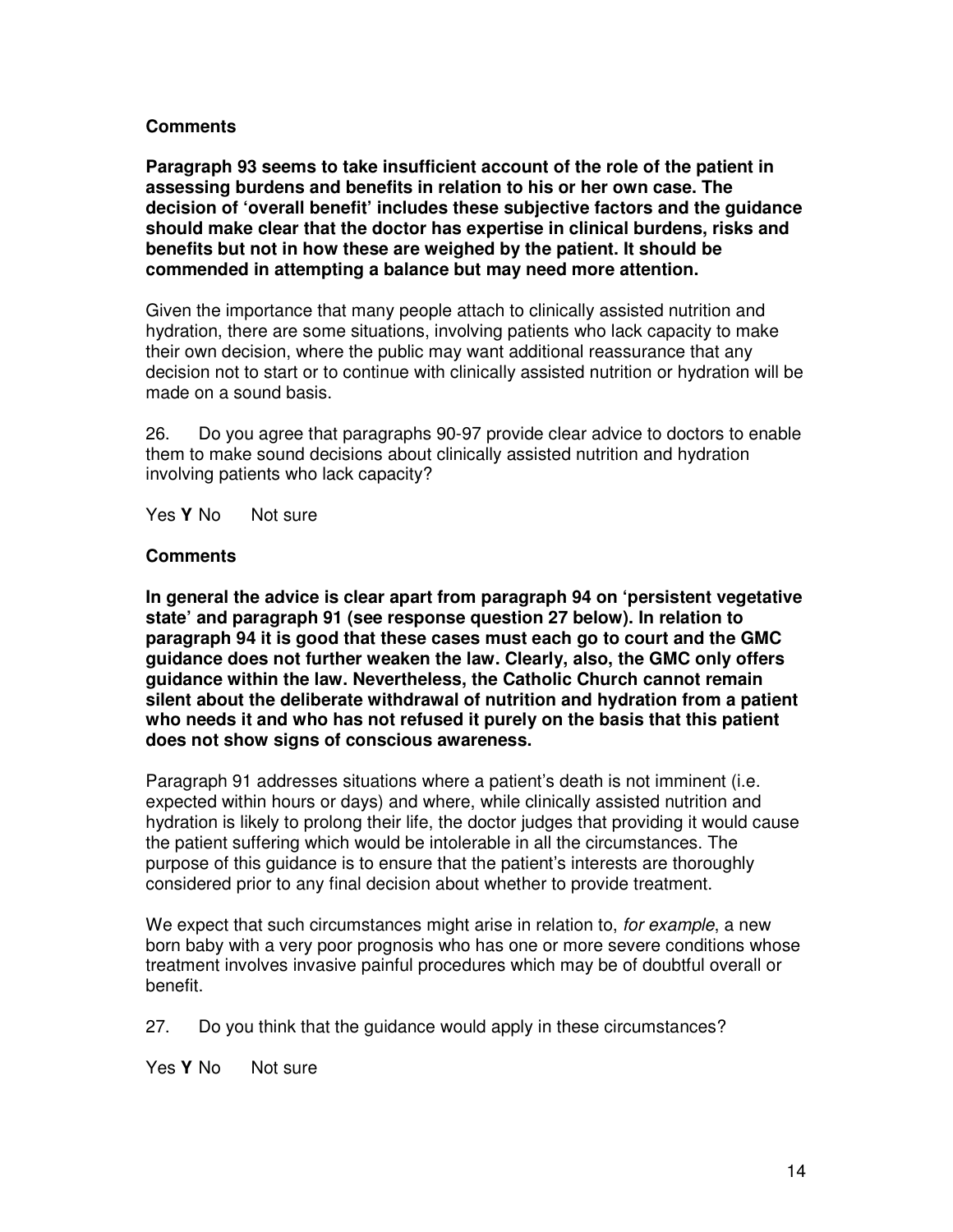**The guidance would apply in the case of a neonate if the imposition of intubation was intolerable in relation to a poor prognosis. This is not far from the case of adults who are dying. Both these cases should be distinguished sharply from patients who are expected to live for a significant length of time and for whom the treatment itself does is not especially burdensome, but who are judged to have a poor quality of life. Clinically assisted nutrition and hydration should never be withdrawn in order to bring to an end a life that is not valued or respected.** 

**The present guidance links the intolerable burden specifically with the treatment and it is important in any change to this paragraph that it is the treatment and not the patient's life that is described as intolerable or futile.** 

28. Can you suggest any other situations where this guidance would apply?

Yes No **N** Not sure

#### **Comments**

**It cannot be ruled out that clinically assisted nutrition and hydration might not pose intolerable burdens for some very exceptional adult case, but this must be judged with great care and as in the previous question: specifically in relation to the burdens of the treatment itself.** 

29. Do you think that the advice in paragraph 91 about seeking a second or expert opinion, is practicable in all healthcare settings?

Yes Y No Not sure

#### **Comments**

**This is the minimum necessary in this kind of case.** 

#### **Cardiopulmonary resuscitation (paragraphs 98-112)**

This section of the guidance addresses concerns raised by patients and the public that decisions about future cardiopulmonary resuscitation (CPR) attempts may be made without informing or consulting with the patient and/or the patient's family. It also takes account of other public concerns that patients should not be subject to unnecessary, distressing discussions where their wishes are known or CPR clearly would not work. The guidance aims to achieve a reasonable balance between a) informing and b) consulting patients or those close to them about decisions to attempt, or not attempt, CPR.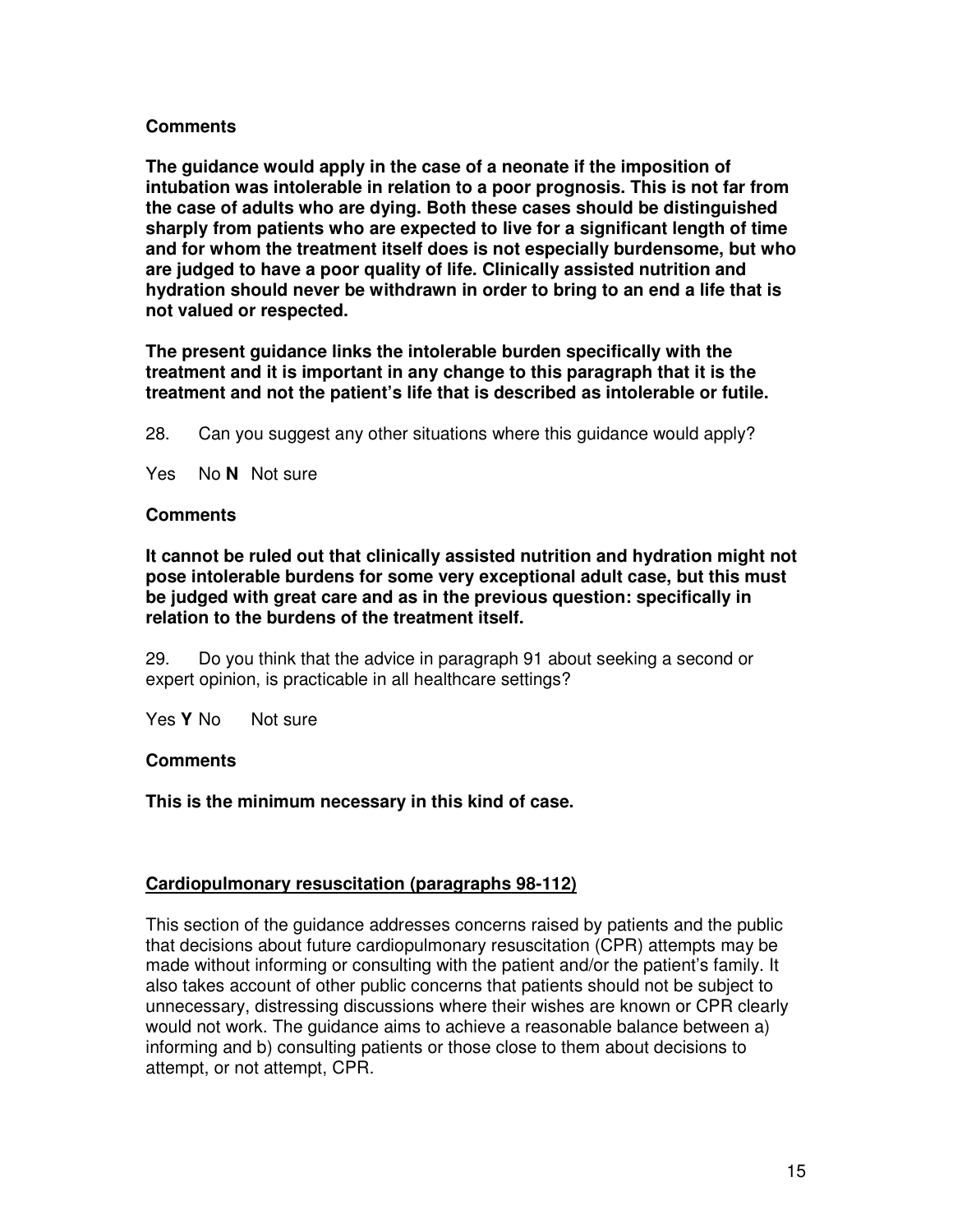30. Do you agree that the guidance in this section achieves this balance?

Yes No Not sure **NS**

[Comments]

Where CPR has only a very small chance of working and a patient wishes CPR to be attempted, the guidance (paragraph 108) asks the doctor to leave a decision about attempting CPR until the time of any cardio-respiratory arrest. In the event that the patient suffers a cardio-respiratory arrest, a decision would be made based on the patient's condition at the time and taking account of the importance they attach to CPR being attempted.

31. Do you agree this is the right approach to dealing with these situations? Please tell us why you agree or disagree.

Yes No Not sure **NS**

[Comments]

## **Working in teams**

The guidance includes a number of references to the role of teams in making decisions about end of life treatment and care. It recognises that the care patients who are dying receive is often provided by healthcare professionals working in multi disciplinary teams, and across different healthcare settings, including in the patient's home.

The guidance draws attention to the issues that can arise in relation to teams. These include issues in relation to communication and coordination of care (particularly across service boundaries) as well as the support that teams may need to make complex and often emotionally difficult decisions and to provide support to patients, their families, carers and others close to them.

32. Do you think that there are any important issues about team working in end of life care that are not sufficiently addressed by the guidance?

Yes No Not sure **NS**

[Comments]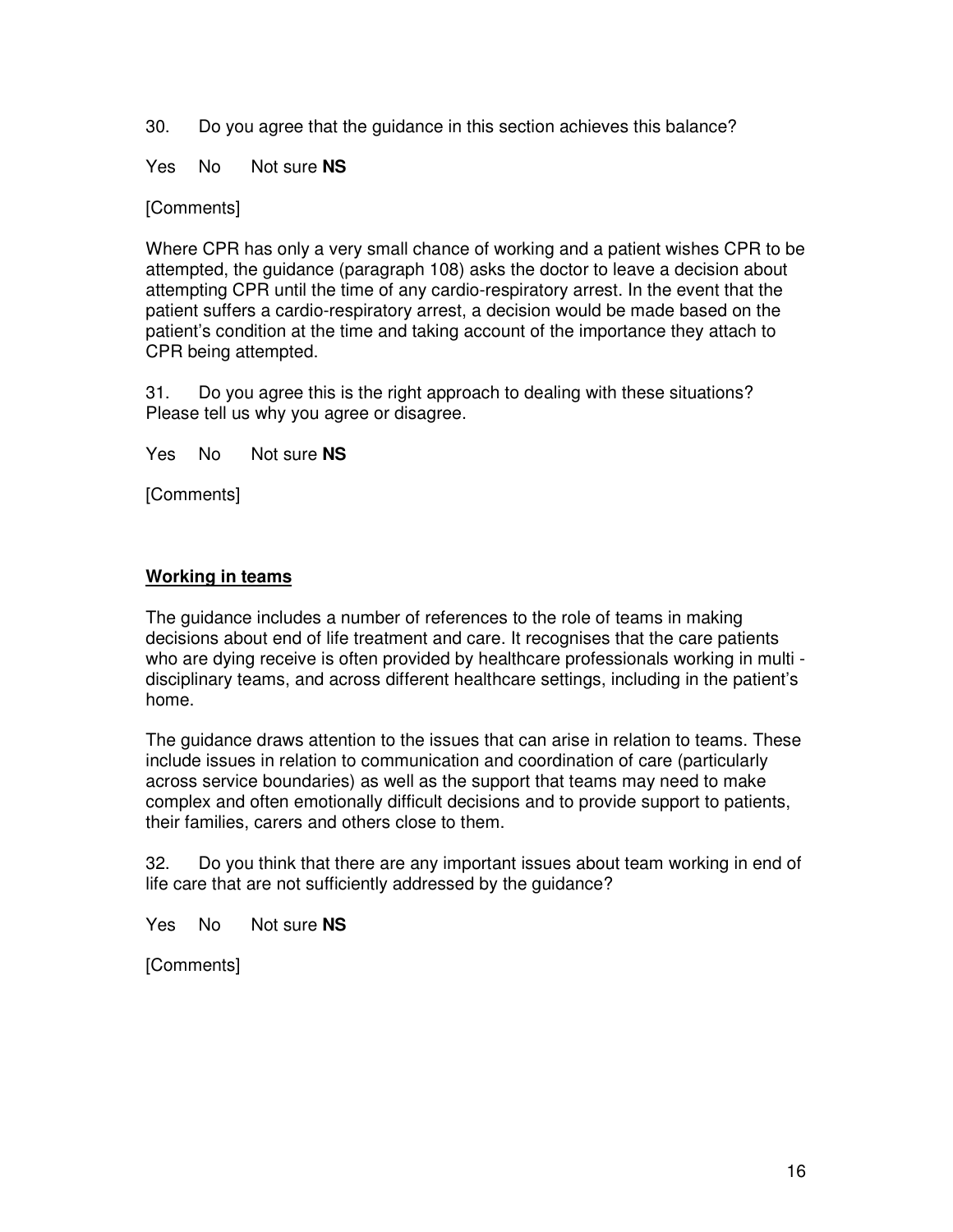# **General Questions**

33. Can you point to any guidance produced by other organisations, or examples of good practice at a local or national level, it might be helpful to flag up in particular sections of the guidance?

Yes Y No Not sure

#### **Comments**

**The guidance from the Catholic bishops (The Mental Capacity Act and 'Living Wills': A practical guide for Catholics) could helpfully be referenced in paragraph 87 as an example of those who believe that clinically assisted nutrition and hydration is (at least in some circumstances) basic care.** 

#### Supporting materials

We plan to develop some additional materials to accompany the guidance. The purpose of these materials is to help to bring the principles of the guidance to life, for example by using case studies or examples of good practice to demonstrate how the guidance might apply in different practical situations or different healthcare settings.

34. Are there any particular issues in the guidance that you would like to see covered in these additional materials?

Yes Y No Not sure

#### **Comments**

**For balance it would be good to provide both an example of overtreatment and an example of undertreatment – so that doctors will immediately realise that both represent possible errors.** 

#### **Impact Assessment**

In developing this guidance we have tried to make sure that we have considered the impact of the guidance both on patients and their carers and others close to them as well as the impact on doctors' practice. A partial impact assessment (including an equalities impact assessment) is available [here] and the following three questions ask about the impact of the guidance on practice and care as well as specifically about equalities and human rights impacts

Impact on practice and care

35. Can you identify any ways in which the guidance will impact (either positively or negatively) on doctors' practice or the treatment and care patients receive at the end of life?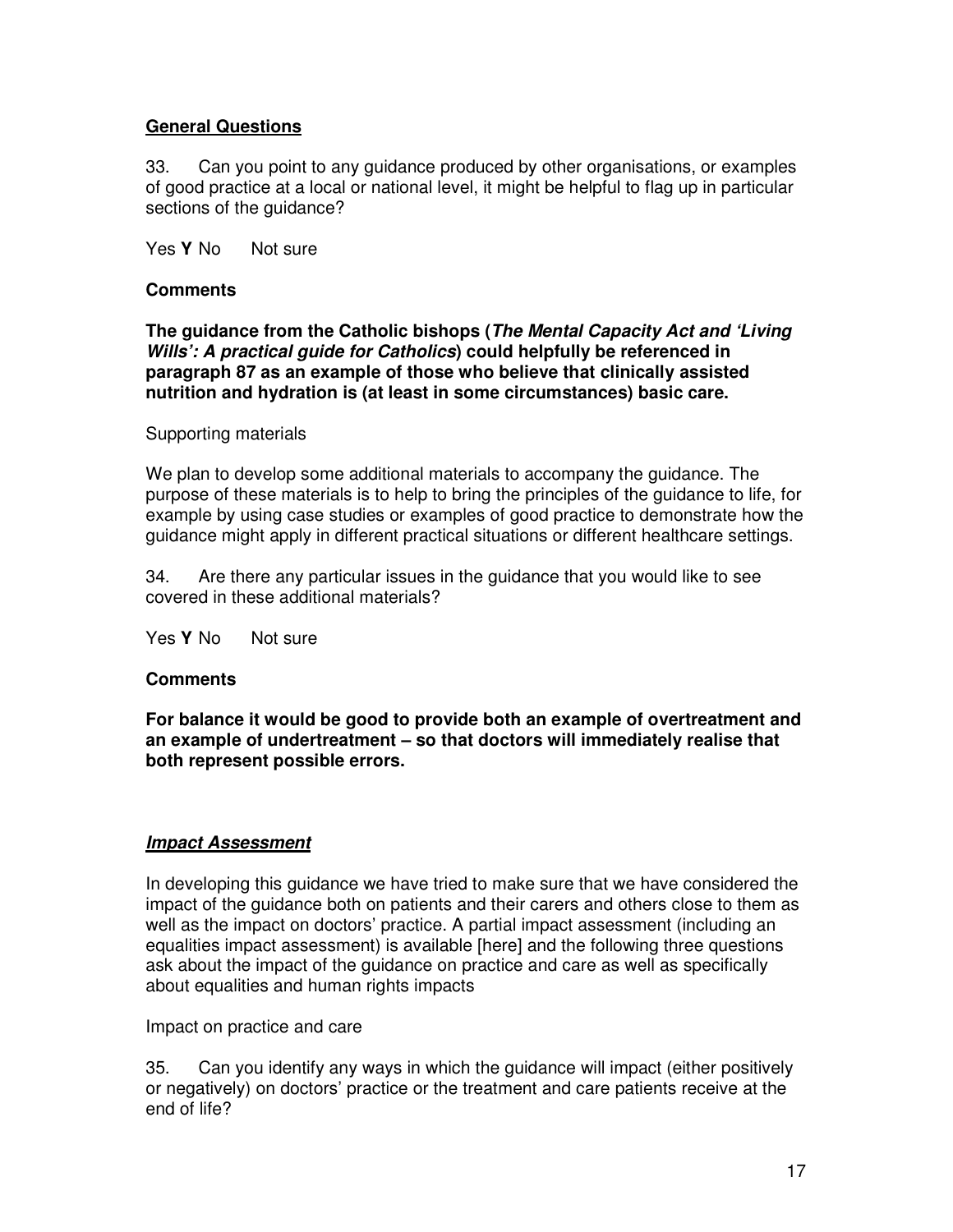Yes No Not sure **NS**

[Comments]

Impact on equalities and human rights

36. Do you think the guidance places sufficient emphasis on the importance of equalities and human rights considerations when making decisions about end of life treatment and care?

Yes Y No Not sure

[Comments]

37. Do you think that the guidance will have a different impact (either positive or negative) on particular groups of patients?

Yes Y No Not sure

#### **Comments**

**Clearly it will have a differential impact on those with disability and in particular with mental incapacity, though hopefully this will be a positive impact. It may also impact differently on different religious groups, for example on those whose beliefs about nutrition and hydration are shaped, in part, by religious belief. These could be affected negatively if the guidance as finally agreed does not include the acknowledgement in the draft guidance of 'strong beliefs' about nutrition and hydration.** 

#### **And finally**

34. We would welcome any additional comments you have on the draft guidance. These may include, for example:

a. anything that is missing from the guidance that you think should be included

b. areas of duplication or where you think the guidance could be shortened

c. whether you think the level of detail in the guidance is about right/ too much/too little

# **Comments**

**These are very difficult areas and the guidance should not be any shorter than it is nor complex issues over-simplified. Currently the guidance seems to have this about right.**